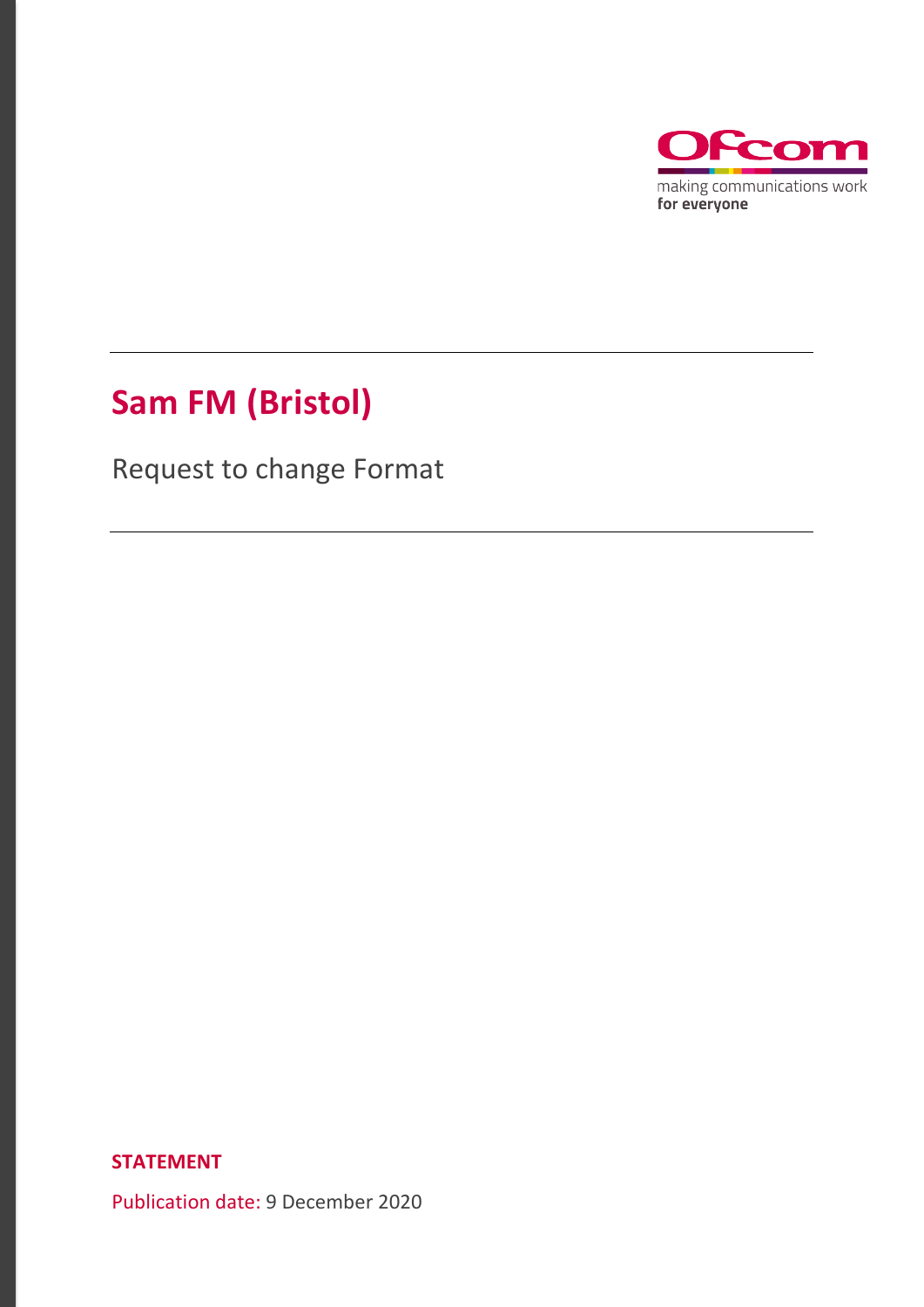# **Contents**

#### **Section**

| 1. Overview                      |  |
|----------------------------------|--|
| 2. Statutory and policy criteria |  |
| 3. Ofcom's analysis and decision |  |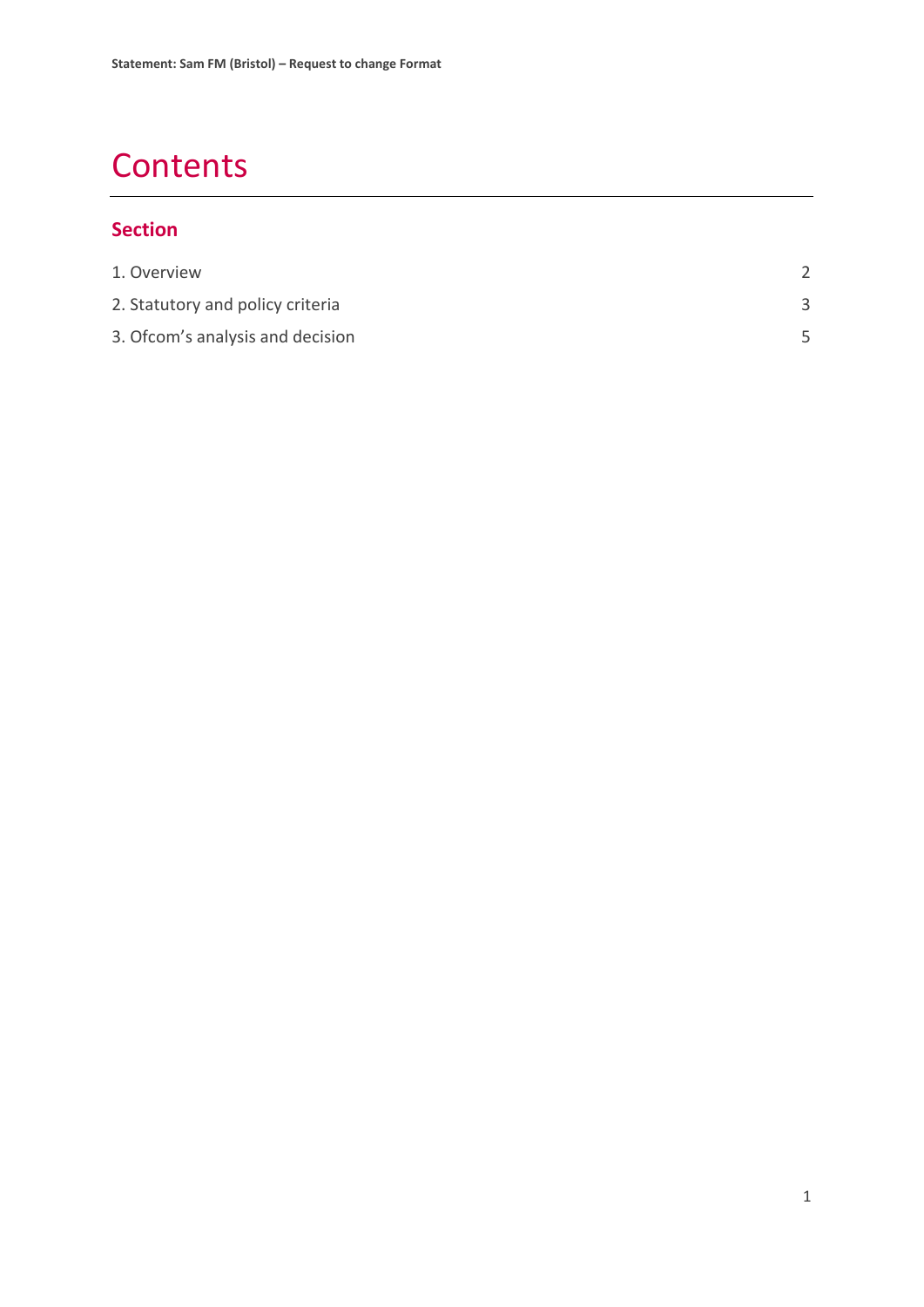# <span id="page-2-0"></span>1. Overview

A commercial radio station's Format sets out the type of broadcast output it is required to deliver, and forms a part of its licence. Formats may include requirements relating to a station's music output, news provision, other types of speech content, its target audience, the volume and origin of locally-made programmes, and any programme sharing arrangements. Taken together, these elements encapsulate the nature and overall character of a licensed service.

In August 2020, CRB Audio Limited – a subsidiary of Bauer Radio – submitted a request to Ofcom to make changes to the Format of its FM local radio licence for Bristol, which broadcasts as 'Sam FM', with a view to relaunching the station as 'Hits Radio'.

#### **What we have decided – in brief**

The proposal was to change the 'Character of Service' of the licence from:

*"An adult alternative station playing adult-oriented album tracks[1](#page-2-1), classic rock and predominantly non-contemporary pop/rock hits, with particular appeal for 35-59 year olds, with 24-hour news."* 

to:

*"A station playing current hits and the best hits from the past 20 years with local news and information appealing to a 25-44 year-old audience in the Bristol area."*

In Ofcom's view, the proposed change would constitute a significant departure from the 'Character of Service', and so was subject to a public consultation.

Following that consultation, Ofcom has decided to approve the change to the 'Character of Service' proposed by CRB Audio Limited, for the reasons set out in this Statement.

<span id="page-2-1"></span><sup>1</sup> Sam FM's Format qualifies this in a footnote by saying "*Album tracks which become UK top 20 singles, or UK top 20 singles subsequently appearing on albums, would not qualify"*.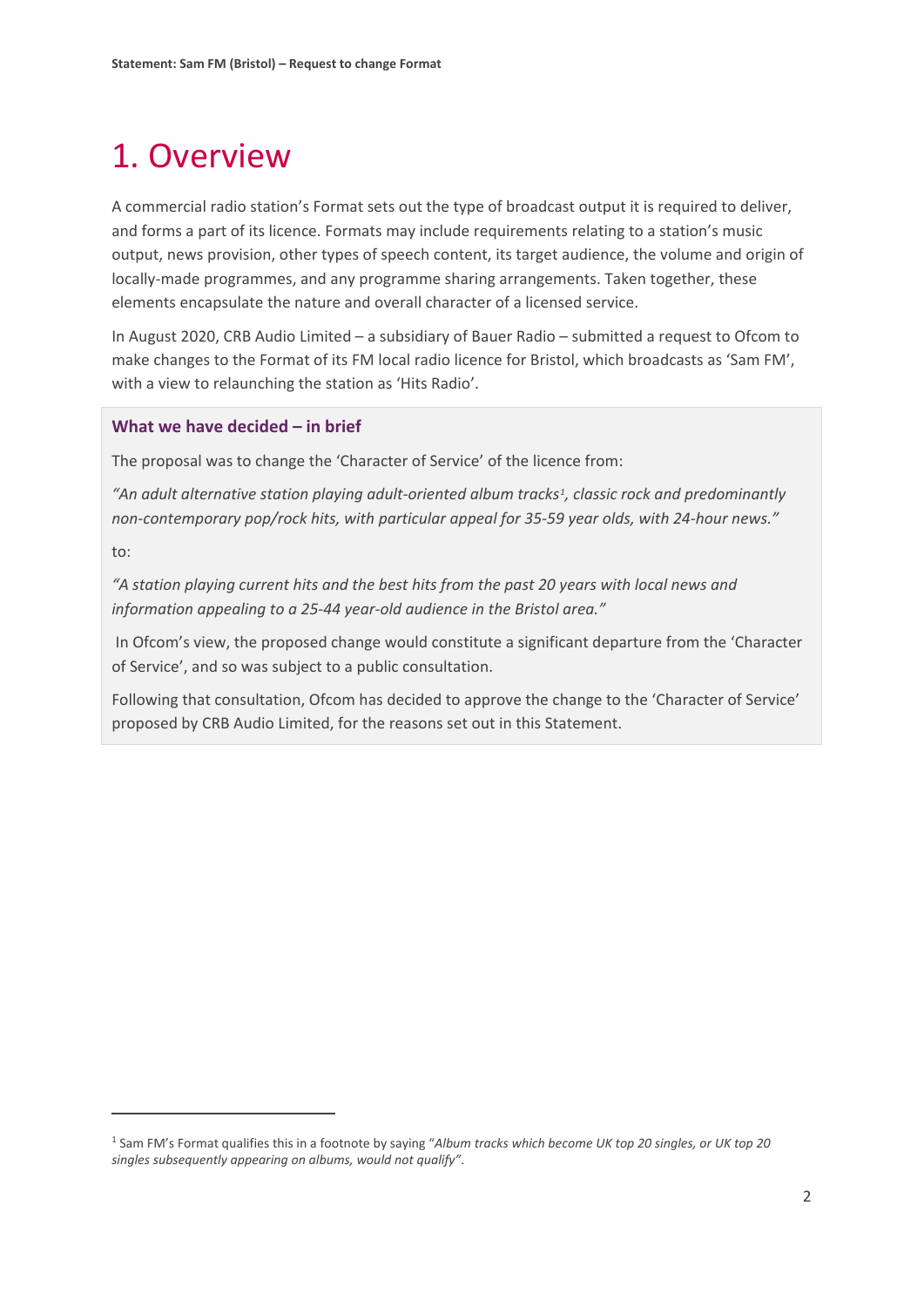## <span id="page-3-0"></span>2. Statutory and policy criteria

- 2.1 Conditions included in the licence pursuant to section 106(1A) of the Broadcasting Act 1990 (as amended) (the 'Act'), provide that Ofcom may consent to a change of a Format (a departure from the character of the licensed service) only where we are satisfied that at least one of the following five statutory criteria is met:
	- a) that the departure would not substantially alter the character of the service *[2](#page-3-1)*;
	- b) that the departure would not narrow the range of programmes available by way of relevant independent radio services to persons living in the area or locality for which the service is licensed to be provided;
	- c) that, in the case of a local licence, the departure would be conducive to the maintenance or promotion of fair and effective competition in the area or locality;
	- d) that, in the case of a local licence, there is evidence that, amongst persons living in that area or locality, there is a significant demand for, or significant support for, the change that would result from the departure; or
	- e) that, in the case of a local licence (i) the departure would result from programmes included in the licensed service ceasing to be made at premises in the area or locality for which the service is provided, but (ii) those programmes would continue to be made wholly or partly at premises within the approved area as defined in section 314 of the Communications Act 2003 (local content and character of services).
- 2.2 Under section 106ZA of the Act, Ofcom is required to hold a public consultation on a proposed Format change unless criterion (a) or (e) is satisfied.
- 2.3 In relation to criterion (b), national and regional analogue commercial services, local DAB services and BBC services do not fall within the definition of 'relevant independent radio services' (by virtue of section 106(7) of the Act). Accordingly, only local analogue commercial and community radio services are taken into account in considering whether the Format change requested would narrow the range of programmes available.
- 2.4 The legislation leaves the decision as to whether to permit a change, even if one of the above statutory criteria is satisfied, to Ofcom's discretion. There may be reasons, depending on the particular circumstances of the case, why Ofcom may decide not to consent to the proposed change, notwithstanding that one of the statutory criteria is met. We have set out on our website, [factors we use to help us judge whether a request of this](https://www.ofcom.org.uk/__data/assets/pdf_file/0024/87405/The-regulation-of-Format-changes.pdf)  [kind should be approved.](https://www.ofcom.org.uk/__data/assets/pdf_file/0024/87405/The-regulation-of-Format-changes.pdf) We also take account of our general statutory duties, including:
	- a) our principal duty to further the interests of citizens and consumers;
	- b) our duty to secure the availability throughout the UK of a wide range of television and radio services which (taken as a whole) are both of high quality and calculated to

<span id="page-3-1"></span><sup>&</sup>lt;sup>2</sup> The legislation requires Ofcom to have regard to the selection of spoken material and music in programmes when determining the character of the service in question.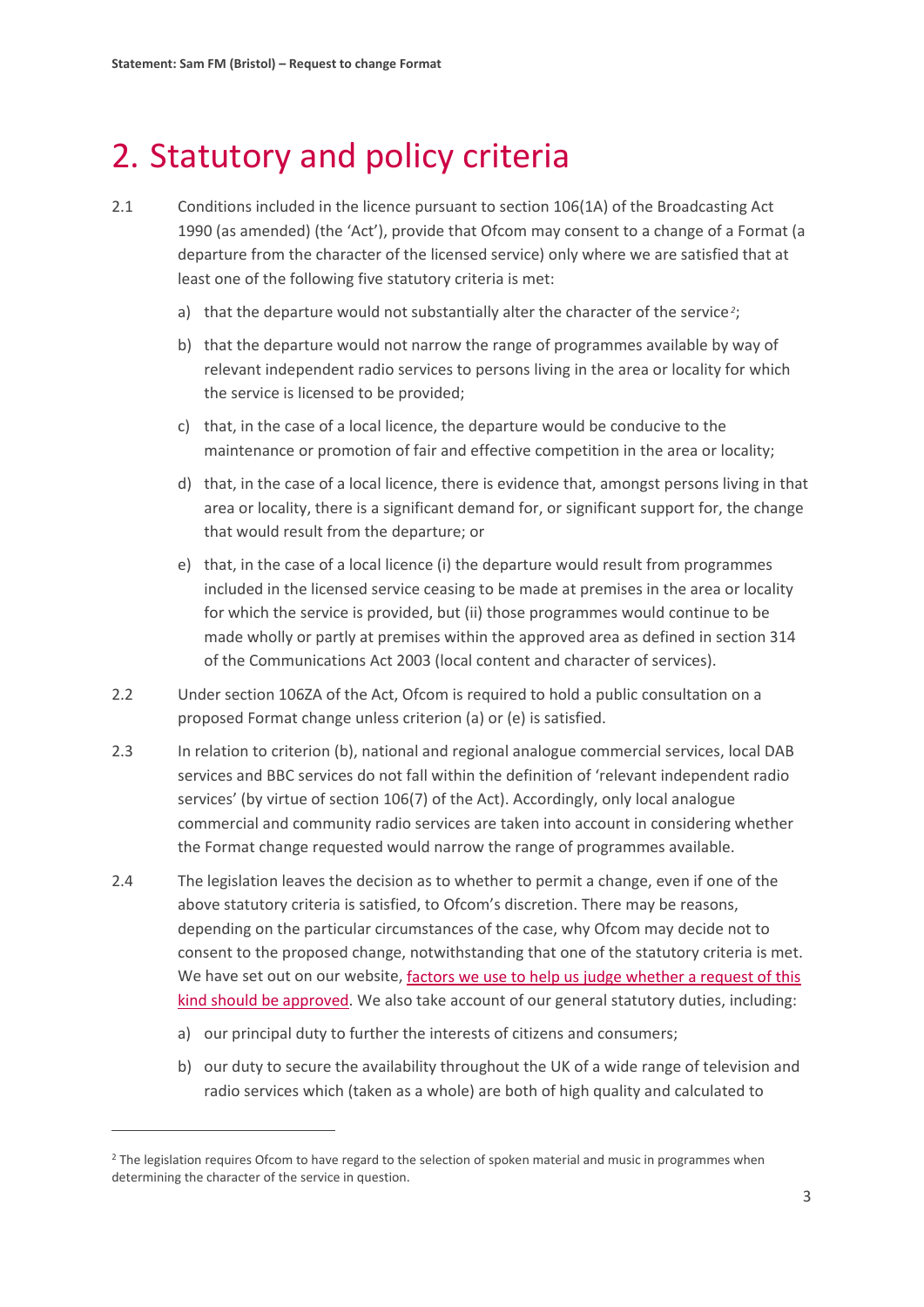appeal to a variety of tastes and interests (including specifically a range and diversity of local radio services), as well as the maintenance of a sufficient plurality of providers of different services; and

c) our duty to have regard to the different interests of persons in the different parts of the UK, of the different ethnic communities within it and of persons living in rural and in urban areas.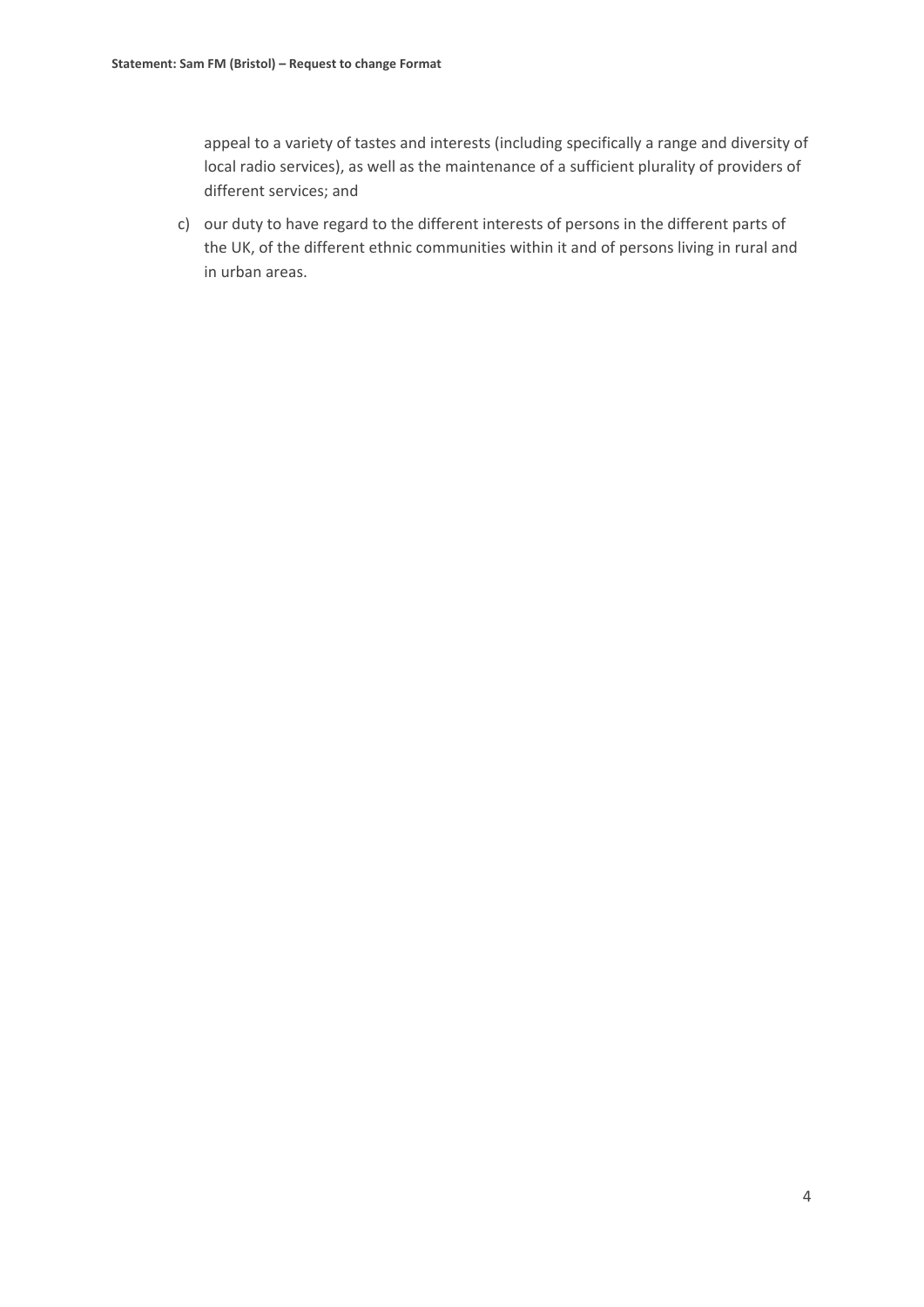### <span id="page-5-0"></span>3. Ofcom's analysis and decision

- 3.1 CRB Audio Limited's Format change request would significantly alter the nature of the station's programming and target audience. The change would replace a classic rock and non-contemporary pop and rock-based 'adult alternative' station, aimed at 35-59 yearolds, with a younger-targeted service aimed at 25-44 year-olds that plays a mix of current chart hits and hits from the past 20 years.
- 3.2 On that basis, we did not consider that criterion (a) in section 106(1A) was met, and criterion (e) in section 106(1A) was not relevant to this request as the change did not relate solely to the premises from which locally-made programmes originate.
- 3.3 Ofcom therefore consulted on this request in accordance with section 106ZA.

### **Ofcom's preliminary view**

- 3.4 In the [consultation](https://www.ofcom.org.uk/__data/assets/pdf_file/0015/200553/consultation-love-sport-north-london-format-change-request.pdf) we said the Format change request was made by CRB Audio Limited ('CRBA') on the basis that criterion (d) of section 106(1A) of the Act was met: that there is evidence that, amongst persons living in that area or locality, there is a significant demand for, or significant support for, the change that would result from the departure.
- 3.5 Based on our analysis of the research undertaken by CRBA in support of its application, we were broadly satisfied that given a choice of two future formats for this licence (i.e. the 'Hits Radio' format versus the Sam FM format), there was evidence of a clear preference among Bristol listeners for the 'Hits Radio' format and that it would be likely to appeal to a broader range of demographics than the current format. We were therefore satisfied on a preliminary basis in relation to statutory criterion (d).
- 3.6 In considering this change under our published policy criteria, we accepted that the extent of the impact of the change on the character of the service would be very substantial. We said that the views of listeners and stakeholders we receive in response to the consultation would therefore be fully taken into account in reaching our final decision on whether or not to approve the change.
- 3.7 We were cognisant of the fact that this licence was only relatively recently re-awarded to Celador Radio Limited (now CRBA) following a competitive licence contest in December 2018, with the new licence commencing on 20 May 2019. To approve the request would therefore involve a departure from our policy of not generally allowing Format changes which significantly depart from the character of service relatively soon after launch or reaward. However, because of the exceptional circumstances of the Coronavirus pandemic and its impact on local radio finances<sup>[3](#page-5-1)</sup> we said we were minded not to reject the request

<span id="page-5-1"></span><sup>&</sup>lt;sup>3</sup> Whilst in its request CRBA did not focus on the cost saving benefits of Sam FM becoming part of Bauer's 'Hits Radio' network (rather than continuing as a stand-alone station), we have taken into account these savings may also have a positive impact on financial viability in light of a set of economic circumstances which could not reasonably have been predicted at the time of the licence re-award in 2018.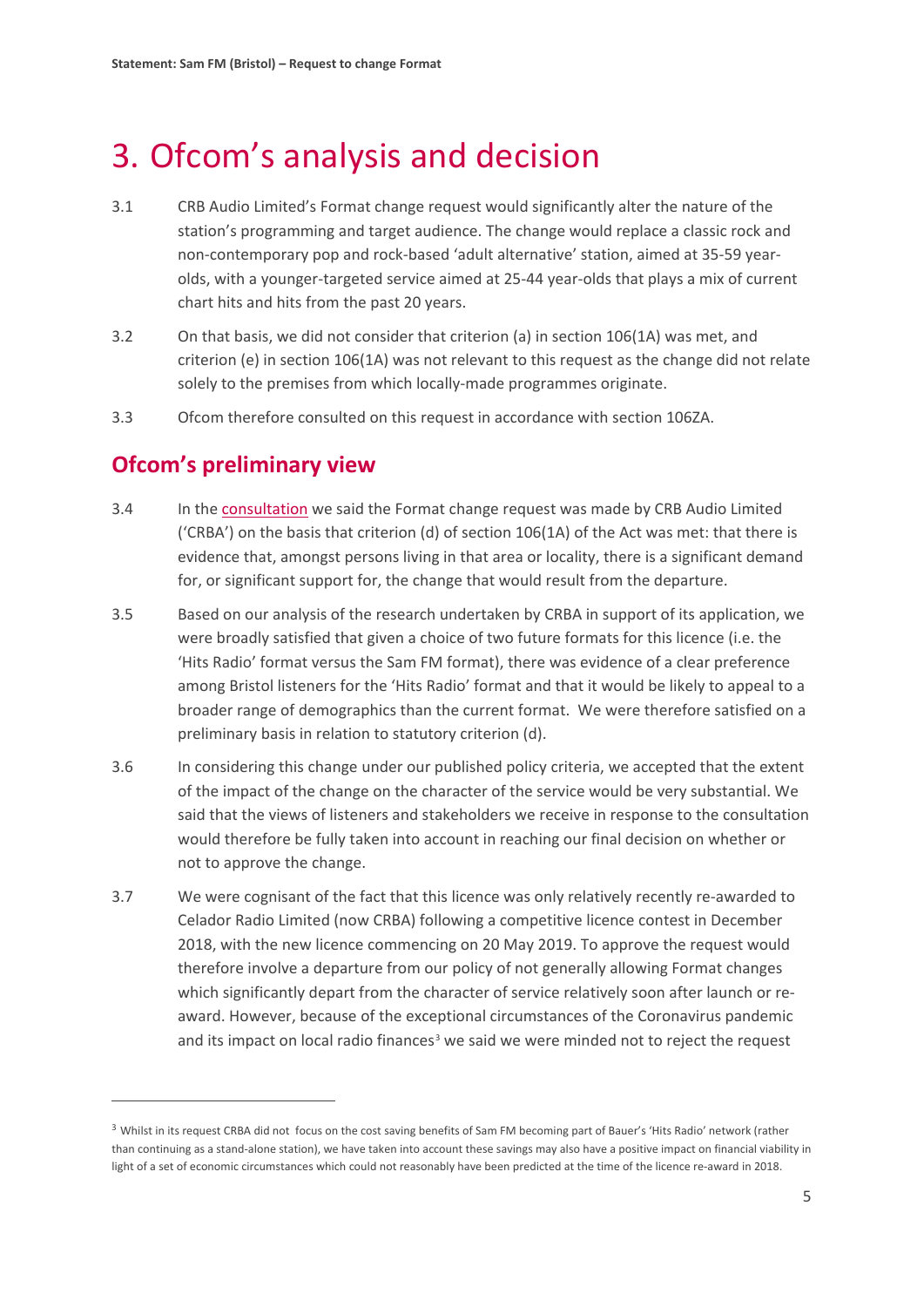on this basis of this policy, but said we would welcome any comments on the issue. We did not believe there were any other policy reasons not to approve the request.

### **Summary of consultation responses**

- 3.8 We received 13 responses to this consultation. All of them came from individuals, including seven who wished to remain anonymous.
- 3.9 One respondent stated their general support for the concept of changing the format, whilst expressing some misgivings over possible loss of distinctiveness and local programming. The other 12 respondents were all firmly opposed to the change. Concerns broadly fell into four categories – loss of distinctiveness, loss of localness, inadequacy of the survey in support of the change, and alleged dishonesty on the part of Bauer when it acquired the licence from Celador Radio.
- 3.10 In relation to distinctiveness, some respondents commented on how much they enjoyed listening to the current output of Sam FM. Simon Hockenhull, for example, said the station should "keep its distinct identity which serves Bristol so well with its unique style and a good range of music that it plays out which is very popular in the Bristol area." An anonymous respondent noted that Sam FM is "the only station playing rock and indie tracks." John Nash was concerned about the proposed change in target audience demographic, arguing that "We do not have enough music for the older age group as it is. Allowing change would reduce choice and if allowed to go ahead would duplicate music supplied by the likes of Heart. The older age groups feel ignored and should be thought about more and not just the young." Another anonymous respondent said, "I love their album music" (the existing Format refers to playing "album tracks" defined as album tracks which have not been released as singles charting in the UK top 20).
- 3.11 Several respondents argued that the proposed new format would be less distinctive due to its similarity to existing analogue commercial radio services serving Bristol. For example, one observed that: "We currently have KISS broadcasting Urban music from the last 20 years, Heart which plays mostly pop from the last 20 years and then Greatest Hits Radio which is playing a more pop orientated music. This gives listeners no choice in the city at all if you wipe out the only alternative."
- 3.12 Some respondents also referred to the fact that Sam FM was to be rebranded as 'Hits Radio' and that this service is already available via DAB in Bristol.
- 3.13 In relation to localness, several respondents argued that Sam FM offered a local Bristol voice, including specialist programmes focused on Bristol, and complemented the local knowledge of existing presenters. One respondent emphasised the value of, "a real local service, by presenters and news editors with local knowledge, local accents and local understanding of the area the target listeners live".
- 3.14 Two respondents expressed specific concerns about the survey submitted by the applicant in support of the change. One expressed view that the survey was, "not representative, and a much larger survey should be submitted if a music policy change should be pursued".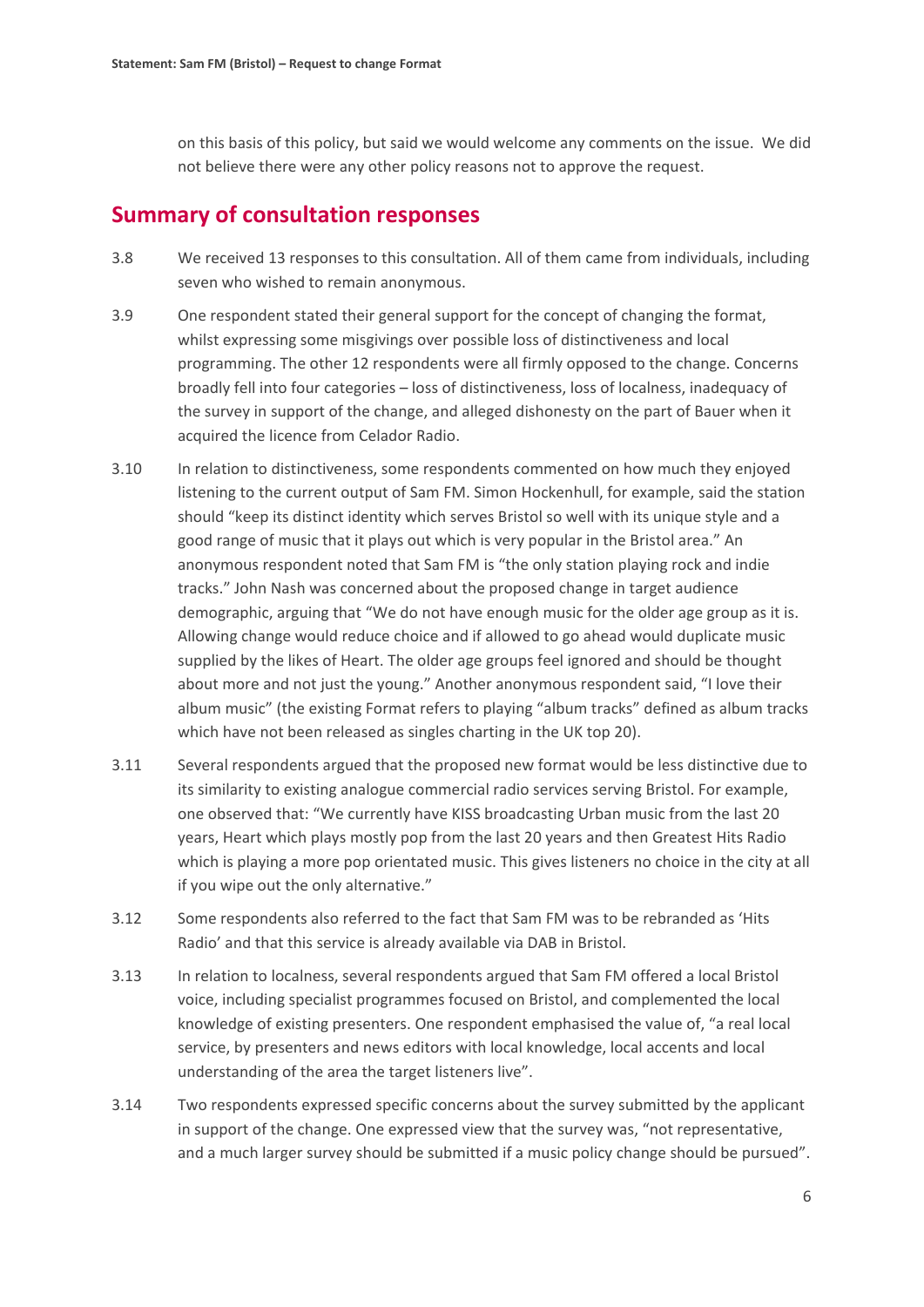The respondent added that, "The survey should also include questions about localness of a radio service, not just music policy". Another said the survey, "does not represent the local demographic and the questions could have been swayed in order to support the proposed change". He suggested that Ofcom should instead "be contacting every household within a broadcast area, not just an online consultation."

3.15 Finally, several respondents claimed that Bauer had broken a promise to keep Sam FM in Bristol as a stand-alone service when it first acquired the licence.

### **Analysis and conclusions**

- 3.16 Turning first to Bauer's alleged previously stated intentions for Sam FM in Bristol, it is not part of Ofcom's role to assess whether and why a licensee's publicly stated intentions have changed over time. Our consideration is instead based on whether a Format change request meets the statutory criteria as set out above, and if it does whether we should allow it having regard to our published policy criteria.
- 3.17 In relation to localness, we understand respondents' concerns that a standalone local service joining a wider network may in practice involve qualitative changes in the local feel and "voice" of a station, and staffing changes. However, we also note that the *existing* format requires three hours of locally-made content on weekdays (defined as content produced within the West of England), and the proposed Format change does not alter that position. Ofcom's role is to assess the Format change rather than broader changes a licensee may choose to make in how it meets its licence obligation, many of which it is free to make without a change to its licensed Format. In this case, the Format change requested principally relates to the type of music played and, related to this, the age demographic to which the station appeals.
- 3.18 In relation to distinctiveness it is important to note that Ofcom agrees with respondents, as set out in our consultation, that the application does not satisfy statutory criterion (b) of section 106(1A) of the Act. That is, we consider the change *would* narrow the range of programmes available by way of independent radio services in the area to some extent. We consider that Sam FM's current Format – which includes commitments to playing classic rock and album tracks – is a particularly distinctive one, while the proposed 'Hits Radio' Format has much greater potential overlap with existing services, particularly Heart and Kiss. We note that some respondents also referred to the fact Hits Radio is already available on DAB radio. However, digital services are not included within the definition of "independent radio services" in the legislation, so we can only consider analogue commercial and community services as set out in our consultation.
- 3.19 Under the statutory Format change regime, an applicant only needs to satisfy one of the five statutory criteria in order for the request to be approved (notwithstanding that Ofcom has the power to subsequently reject a request on policy grounds). In this case, CRBA has made the Format change request under criterion (d) of section 106(1A) of the Act (that there is evidence that, amongst persons living in that area or locality, there is a significant demand for, or significant support for, the change that would result from the departure).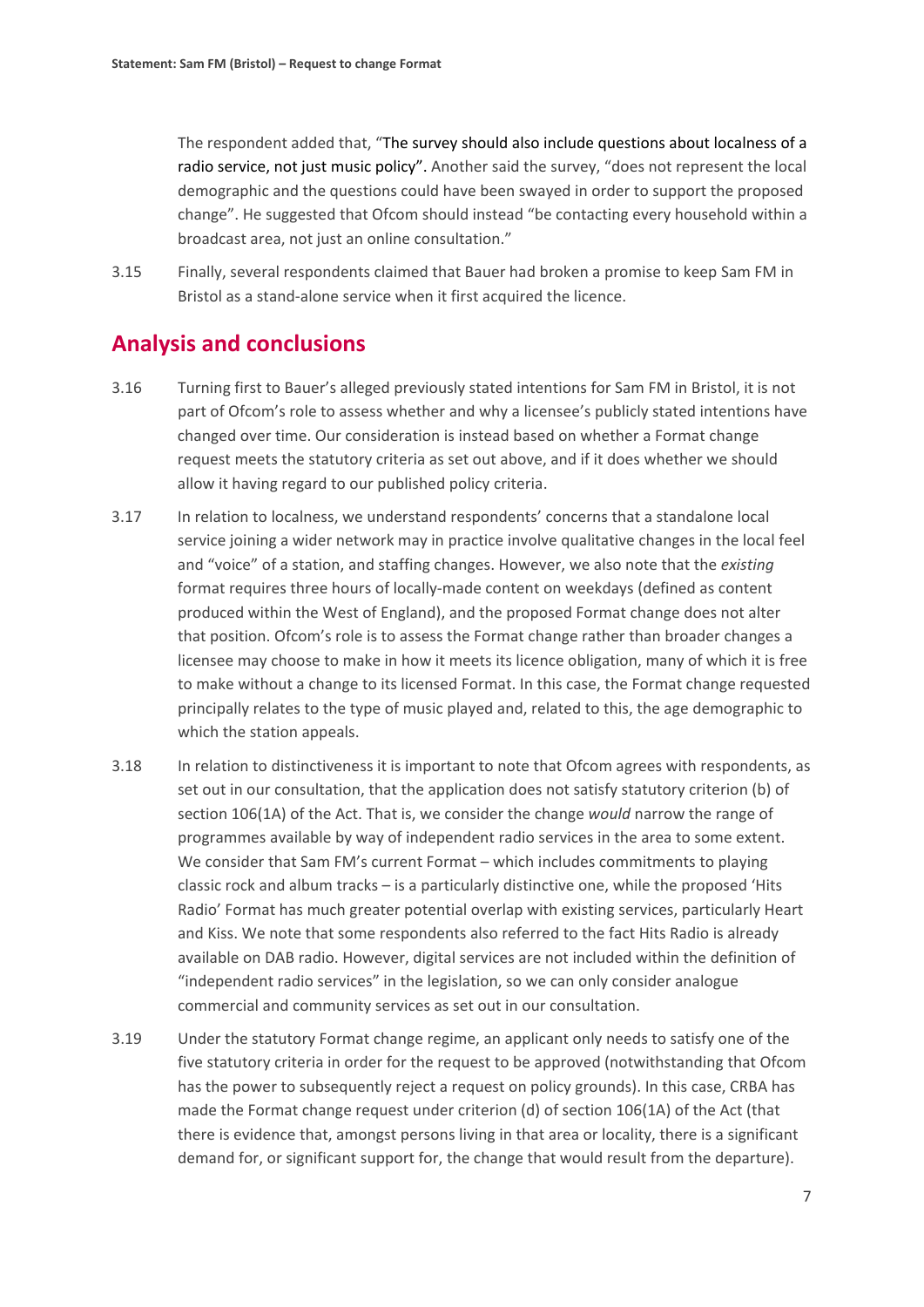- 3.20 In doing so, CRBA relied on a survey of 200 people within the coverage area of Sam FM. In reaching our preliminary view, we had acknowledged that the 200 sample size used for the research was a little on the low side to look reliably at some sub-groups in relation to the Measured Coverage Area of this licence, which is 539,000 adults (aged 15+). We also acknowledged that presenting the actual and proposed Format wording directly to respondents may not have been the most effective way of comparing the audience appeal of the two formats. Nevertheless, on balance, we reached a provisional view that the research was conducted independently and demonstrated "evidence of a clear preference among the surveyed Bristol listeners for the 'Hits Radio' format, and that it would be likely to appeal to a broader range of demographics than the current format".
- 3.21 The small number of respondents to the consultation who explicitly referred to the survey also commented on the sample size and quality of the questions in terms of explaining the nature of the change. Whilst we do not agree with the respondent that suggested ascertaining demand required the applicant or Ofcom directly to contact every household in the area, and consider well-conducted market research with an appropriate sample can be sufficient, we acknowledge that these responses underline the concerns we expressed in the consultation that there were real limitations in the research undertaken in this case.
- 3.22 As we said in the consultation, we recognise that measuring the comparative appeal of different radio formats can be challenging. The fact that one of the two formats tested in Bauer's research may be considered more distinctive than the other in relation to other analogue services in the Bristol market, while relevant, is not the only relevant consideration for determining whether we should be satisfied in relation to section 106(1A)(d). As noted above, we accept that the proposed Hits Radio service will be less distinctive in relation to other services in the Bristol market than the current Sam FM service. The issue is whether there is demand for the change despite the fact the change results in some loss of distinctiveness.
- 3.23 On balance, notwithstanding the methodological limitations described above, we consider the research provided some evidence that more people would listen to the Hits Radio format, and for longer, than to the Sam FM format, and indicative a breadth of support for the change. We also considered comments by respondents on the particular aspects of the existing Sam FM service that respondents said were particularly valued and that could be lost due to the Format change. These included appeal to older listeners, and inclusion of classic rock, non-contemporary pop/rock and album tracks which have not charted in the UK top 20 singles chart. We considered that although it would have been preferable to ask participants in research specifically about distinctive elements being lost, by presenting the formats, we acknowledge research participants were able to give these some thought when expressing a preference. Overall, we therefore remain satisfied in relation to section 106(1A)(d). In reaching that view, we took into account that the research was conducted in July 2020 and there were likely to be challenges associated with the Covid-19 pandemic which could have adversely affected the quality of research.
- 3.24 The Format change legislation leaves to Ofcom's judgement the decision as to whether to permit a change, even if one of the statutory criteria is satisfied. In considering this request